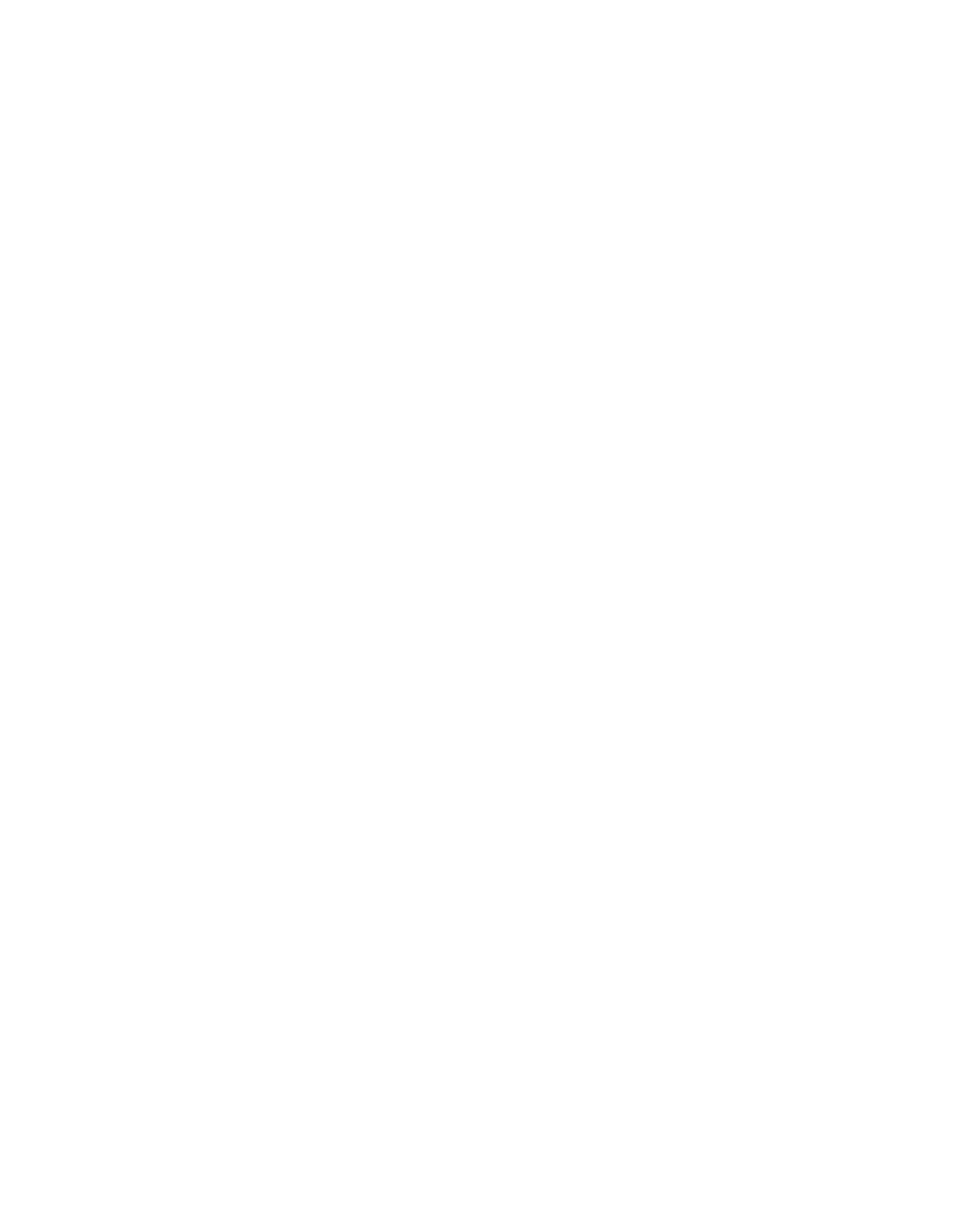Natural History Museum of Los Angeles County 900 Exposition Boulevard Los Angeles, CA 90007

tel 213.763.DINO www.nhm.org

Vertebrate Paleontology Section Telephone: (213) 763-3325

e-mail: smcleod@nhm.org

5 December 2019

Dudek 605 Third Street Encinitas, CA 92024

Attn: Sarah Siren, Senior Paleontologist

re: Vertebrate Paleontology Records Check for paleontological resources for the proposed Orange County Sanitation District Facilities Master Plan Project, Dudek Project # 11774, Orange County, project area

Dear Sarah:

I have conducted a thorough search of our paleontology collection records for the locality and specimen data for the proposed Orange County Sanitation District Facilities Master Plan Project, Dudek Project # 11774, Orange County, project area as outlined on the portions of the Whittier, La Habra, Prado Dam, Los Alamitos, Anaheim, Orange, Black Star Canyon, Seal Beach, Newport Beach, Tustin, and Laguna Beach USGS topographic quadrangle maps that you sent to me via e-mail on 21 November 2019. We do not have any vertebrate fossil localities that lie directly in the proposed project area boundaries, but we do have localities nearby from the same sedimentary deposits that occur in the proposed project area, either at the surface or at depth.

The great majority of the proposed project area occurs in the lower lying terrain of the Los Angeles Basin where the surficial deposits consist of younger Quaternary Alluvium, with older terrestrial Quaternary sediments occurring at various depths. These Quaternary sediments are derived as alluvial fan deposits from the surrounding elevated terrain of the San Gabriel Mountains, the Puente Hills, the Santa Ana Mountains, and the San Joaquin Hills, via the San Gabriel River, Coyote Creek, the Santa Ana River, Santiago Creek, and smaller drainages. The younger Quaternary Alluvium typically does not contain significant vertebrate fossils in the



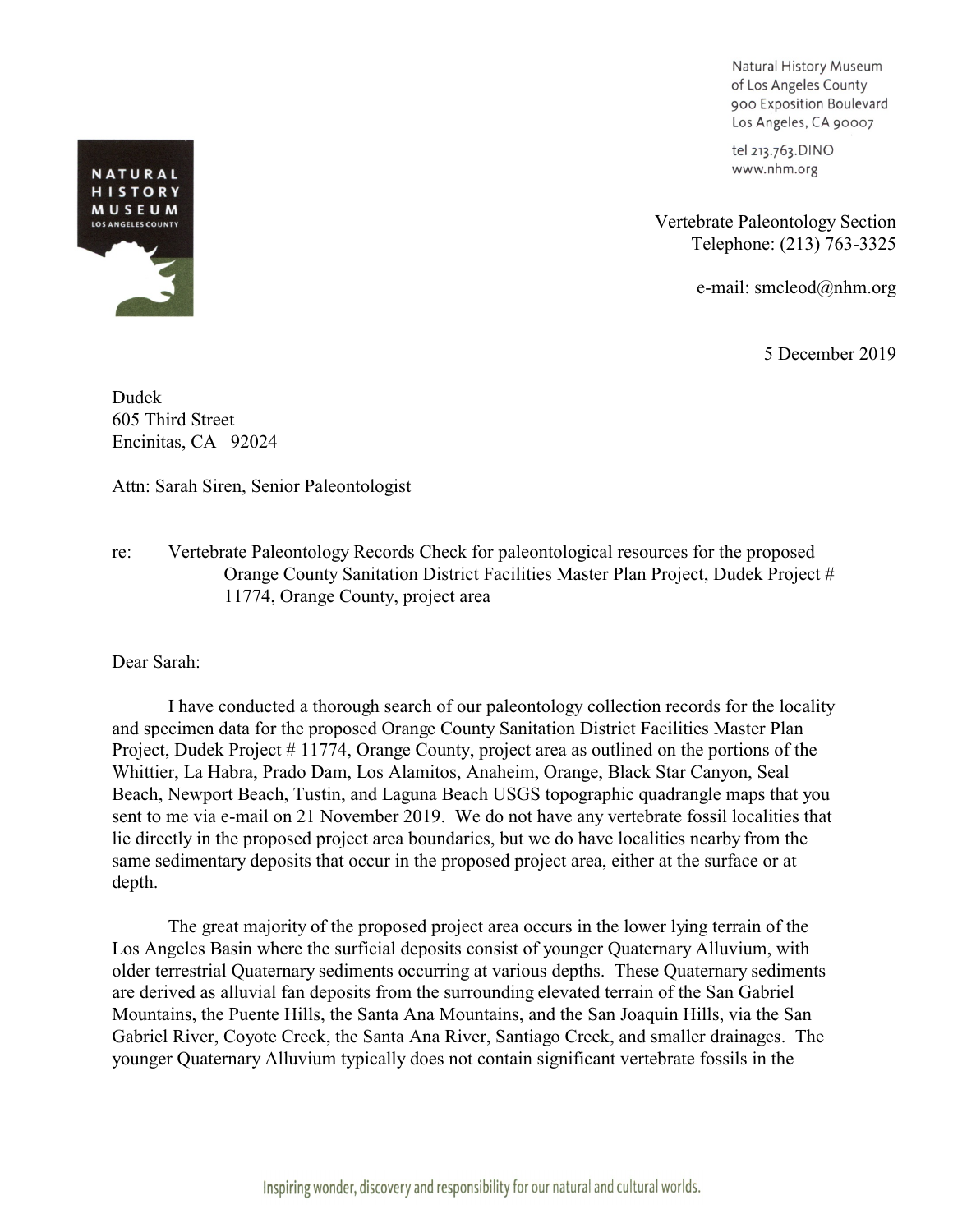uppermost layers, but we have a vertebrate fossil locality, LACM 1652, in Anaheim along Rio Vista Avenue south of Lincoln Avenue between the Orange Freeway (Highway 57) and the Santa Ana River, that produced a fossil specimen of sheep, *Ovis*.

At the proposed project area site along Handy Creek west of the Santiago Reservoir there are surficial deposits of younger Quaternary Alluvium in the north but older Quaternary Alluvium in the south. Just north of Handy Creek the proposed project area site along Santiago Canyon Road has surficial deposits of older Quaternary Alluvium. Our closest vertebrate fossil locality from older Quaternary sediments is LACM 4943, just east of locality LACM 1652 in Orange east of the Santa Ana River along Fletcher Avenue east of Glassell Street, that produced a specimen of fossil horse, *Equus*, at a depth of 8-10 feet below the surface.

At the Pioneer Avenue site in Fullerton near the Orange Freeway (Highway 57) the surficial deposits consist of younger Quaternary Alluvium, but there are exposures of the late Pleistocene La Habra Formation in the elevated terrain of the East Coyote Hills immediately to the west. Further to the west, the site around Brea Creek adjacent to Hillcrest Park in Fullerton probably has younger Quaternary Alluvium at the surface, but the adjacent elevated terrain has exposures of the La Habra Formation, with the lower portion sometimes being recognized as the marginally older Coyote Hills Formation. North of West Coyote Hills, the proposed project area site along Imperial Highway (Highway 90) west of Harbor Boulevard mostly has surficial deposits of younger Quaternary Alluvium, but it crosses some exposures of the La Habra Formation from around Euclid Street westward.

Our closest vertebrate fossil locality in the La Habra Formation to these proposed project area sites is LACM 6472, in the East Coyote Hills west of the Orange Freeway (SR 57) Hills near the intersection of Bastanchury Road and State College Boulevard, that produced a specimen of fossil horse, *Equus*. Our next closest vertebrate fossil locality in the La Habra Formation is LACM 3538, along Imperial Highway west of Beach Boulevard, that produced a fossil specimen of mammoth, *Mammuthus*. This mammoth specimen was mentioned in the scientific literature by R.F. Yerkes (1972. Geology of the Eastern Los Angeles Basin, Southern California. U.S. Geol. Surv. Prof. Paper, 420C.; pg. 25). Also from the La Habra Formation we have locality LACM 1052, immediately west of locality LACM 3538 along Imperial Highway near the Los Angeles / Orange County line, that produced a suite of fossil vertebrates including white shark, *Carcharodon arnoldi*, turkey, *Meleagris californica*, ground sloth, *Paramylodon*, mastodon, *Mammut*, mammoth, *Mammuthus*, horses, *Plesippus* and *Equus*, camel, *Camelops*, deer, *Odocoileus*, and pronghorn antelope, *Antilocapra americana*, at a depth of about 40 feet below the surface. The specimen of the fossil turkey *Meleagris californica* from LACM 1052 was published in the scientific literature by H. Howard in 1936 (A New Record for *Parapavo californicus* (Miller). Condor, 38(6):249-250.) and by D. W. Steadman in 1980 (A Review of the Osteology and Paleontology of Turkeys (Aves: Meleagridinae). Contributions in Science, Natural History Museum of Los Angeles County, 330:131-207). We have many other La Habra Formation localities to the southwest, mostly along Coyote Creek and adjacent West Coyote Hills from north of Rosecrans Avenue to near La Mirada Boulevard.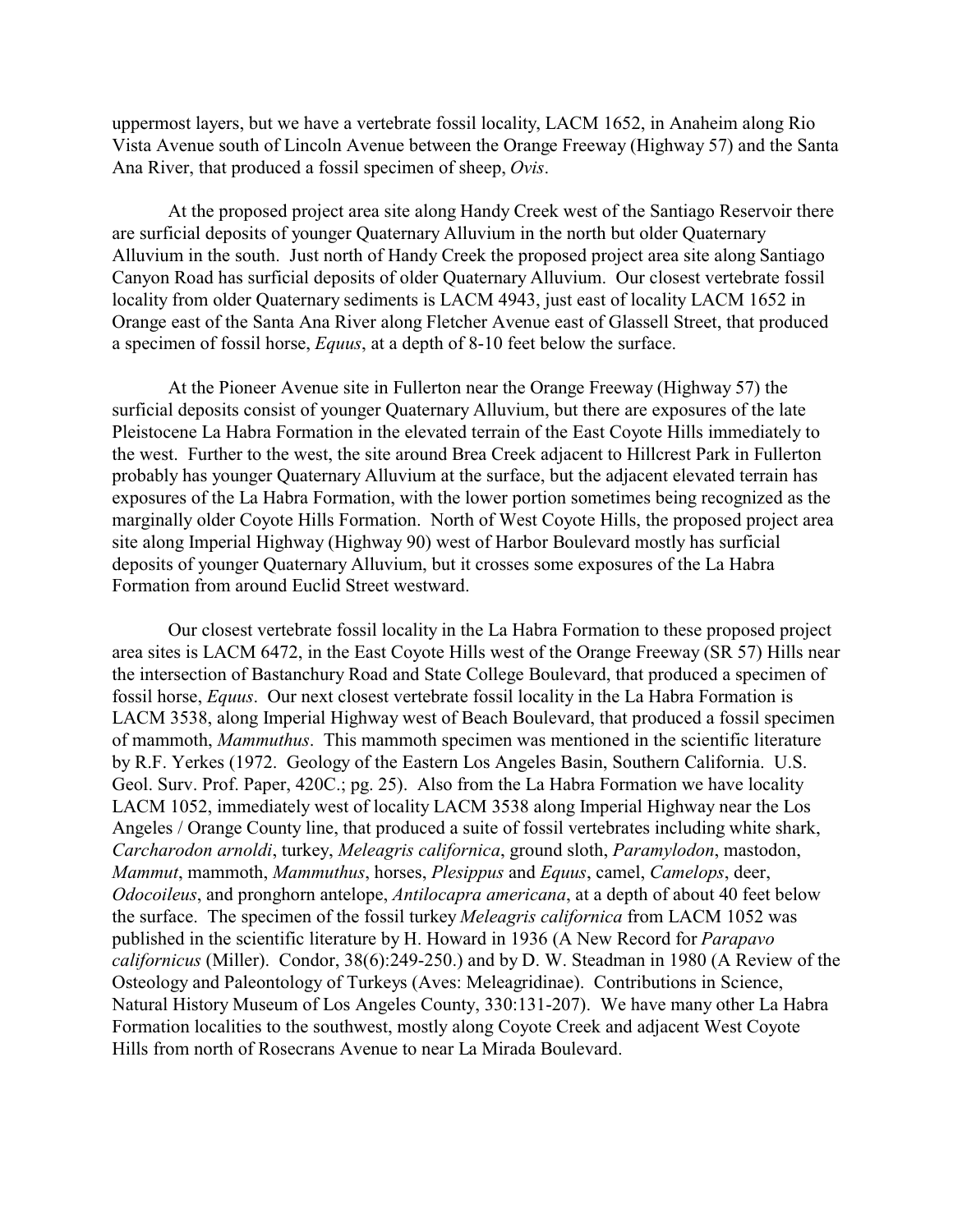At he proposed project area site along Beach Boulevard south of Imperial Highway (Highway 90) and north of Rosecrans Avenue, the surficial deposits consist of younger Quaternary Alluvium from along Coyote Creek, but the elevated terrain adjacent to the east has exposures of the marine Pleistocene San Pedro Formation. Our closest San Pedro Formation locality, LACM 3861, occurs in the West Coyote Hills south of Imperial Highway (Highway 90), west of what is now South La Habra Hills Drive. Locality LACM 3861 produced a specimen of the fossil diving duck, *Chendytes milleri*. Our next closest vertebrate fossil localities from the San Pedro Sand are LACM 3536-3537 and 5011-5012, in the south-southwestern part of the West Coyote Hills between Rosecrans Avenue and Beach Boulevard, that produced fossil specimens of salmon shark, *Lamna*, bony fish, Osteichthyes, and whales, Cetacea.

The proposed project area site along Pacific Coast Highway (Highway 1) east of  $61<sup>st</sup>$ Street in Newport Beach, probably just has surficial deposits of younger Quaternary Alluvium, but the elevated terrain adjacent to the east has nominally marine Quaternary terrace deposits on top of the bluff and possibly the marine Pliocene Niguel Formation or San Pedro Formation in the cliff. The site further east along Pacific Coast Highway (Highway 1) at the intersection with Newport Boulevard likewise probably has just surficial deposits of younger Quaternary Alluvium, but the elevated terrain adjacent to the east has nominally marine Quaternary terrace deposits on top of the bluff. Our closest vertebrate fossil locality from older Quaternary deposits is LACM 6370, west if Newport Boulevard near the intersection of Superior Avenue and the Pacific Coast Highway (Highway 1), that produced a specimen of a fossil horse, *Equus*. Our next closest locality from these deposits is LACM 3267, to the northeast near the intersection of  $19<sup>th</sup>$ Street and Anaheim Avenue, that produced a fossil specimen of undetermined elephant, Proboscidea, at unstated depth. A little further north, in a roadcut for the Newport Freeway near Santa Isabel Avenue, our older Quaternary locality LACM 4219 produced fossil sea turtle, Cheloniidae, and camel, Camelidae, bones in coarse poorly sorted friable sands about 30 feet below the grade of Newport Boulevard. Further north still, along Adams Avenue near the top of the mesa bluffs east of the Santa Ana River, our older Quaternary locality LACM 1339 produced fossil specimens of mammoth, *Mammuthus*, and camel, Camelidae, in sand deposits that are overlain by shell bearing silts and sands approximately 15 feet below the top of the mesa.

Other nearby older Quaternary localities northwest of the Santa Ana River include LACM 65113, in Huntington Beach along Warner Avenue close to Bolsa Chica Street, that produced fossil specimens of mammoth, *Mammuthus*, between six and eight feet below the soil and specimens of fossil bison, *Bison*, between fourteen and twenty feet below the soil. In the southern part on Huntington Beach, between Lake Avenue and Beach Boulevard, we have a series of older Quaternary localities: LACM 7366, 7422-7425, and 7679. Locality LACM 7366 produced fossil specimens of marine, freshwater, and especially terrestrial specimens including leopard shark, *Triakis*, three-spined stickleback, *Gasterosteus*, garter snake, *Thamnophis*, desert shrew, *Notiosorex*, and most prominently, pocket gopher, *Thomomys*. Localities LACM 7422-7425 produced fossil specimens of mammoth, *Mammuthus*, bison, *Bison*, and horse, *Equus*. Most notably though, locality LACM 7679 produced a rich suite of freshwater and terrestrial fossil vertebrates including three-spine stickleback, *Gasterosteus aculeatus*, western toad, *Bufo boreas*, pacific treefrog, *Hyla regilla*, arboreal salamander, *Aneides lugubris*, slender salamander, *Batrachoseps*, lungless salamander, *Ensatina*, western pond turtle, *Clemmys marmorata*,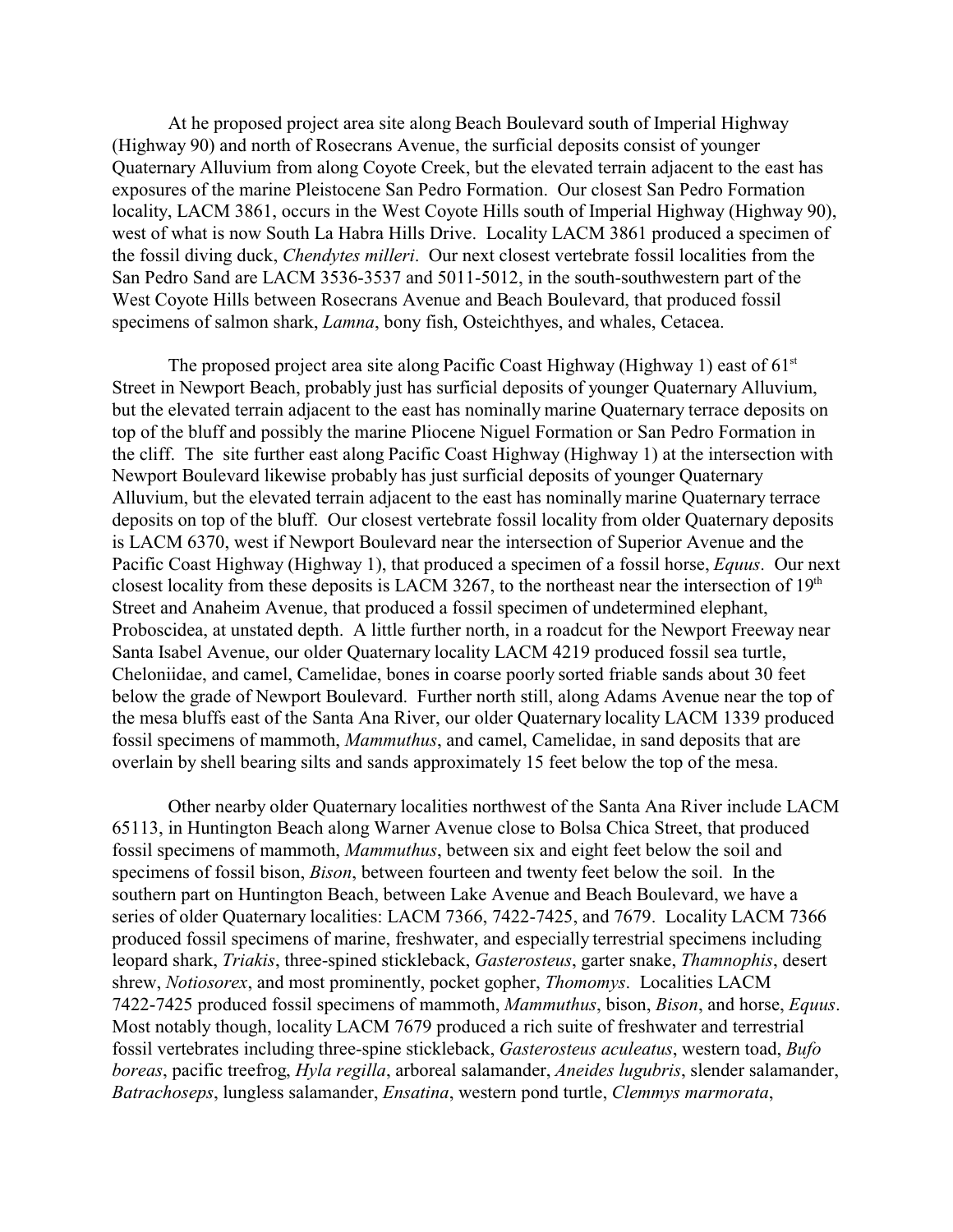southern alligator lizard, *Gerrhonotus multicarinatus*, legless lizard, *Anniella pulchra*, fence lizard, *Sceloporus*, side-blotched lizard, *Uta stansburiana*, ringneck snake, *Diadophis punctatus*, kingsnake, *Lampropeltis getulus*, coachwhip, *Masticophis*, gopher snake, *Pituophis melanoleucus*, long-nosed snake, *Rhinocheilus lecontei*, garter snake, *Thamnophis*, scaled quail, *Callipepla squamata*, virginia rail, *Rallus limicola*, ornate shrew, *Sorex ornatus*, broad-footed mole, *Scapanus latimanus*, brush rabbit, *Sylvilagus bachmani*, meadow vole, *Microtus californicus*, wood rat, *Neotoma*, deer mouse, *Peromyscus maniculatus*, harvest mouse, *Reithrodontomys megalotis*, pocket gopher, *Thomomys*, pacific kangaroo rat, *Dipodomys agilis*, and squirrel, *Eutamias*. The fossil specimens from localities LACM 7366 and 7679 were obtained by screen washing matrix and thus they consist solely of small specimens.

We have numerous vertebrate fossil localities from older Quaternary deposits on the bluff on the east side of Upper Newport Bay, especially including locality LACM 1066. W.E. Miller (1971. Pleistocene vertebrates of the Los Angeles basin and vicinity (exclusive of Rancho La Brea). LACM Science Bulletin, 10:1-124) published on the extensive fossil fauna from locality LACM 1066.

In the eastern-central part of Huntington Beach, along Ellis Avenue east of Beach Boulevard, our vertebrate fossil localities LACM 7657-7659 from well cores at over 100 feet below the surface in the underlying marine Pleistocene San Pedro Sand produced fossil shark and fish specimens including soupfin shark, *Galeorhinus galeus*, skate, *Raja*, ray, *Myliobatis*, angel shark, *Squatina californica*, cusk eel, *Otophidium*, toadfish, *Porichthys notatus*, queenfish, *Seriphus politus*, sculpin, *Leptocottus*, goby, *Lepidogobius lepidus*, and sanddabs, *Citharichthys sordidus* and *Citharichthys stigmaeus*.

Our closest localities from the Niguel Formation occur to the northeast, east of Upper Newport Bay and mostly along MacArthur Boulevard and Ford Road. These localities, 1067, 1729, 2019, 3408, 3802, 3977-3978, 3980, and 3986, produced a composite marine and terrestrial fossil fauna including ratfish, Chimaeroidei, thresher shark *Alopias superciliosus*, extinct giant shark, *Carcharocles*, white sharks *Carcharodon carcharias* and *Carcharodon sulcidens*, bonito shark, *Isurus oxyrhynchus*, spiny dogfish shark, *Squalus acanthias*, Pacific hake, *Merluccius productus*, mora, Moridae, queenfish, *Seriphus*, sculpin, Cottidae, and rockfish, *Sebastes*, auklet, *Mancalla californiensis*, shearwater, *Puffinus felthami*, turkey, *Meleagris*, mole, *Scapanus latimanus*, sea lion, Otariidae, pocket mouse, *Perognathus*, horse, *Equus*, and camel, *Tanupolama*. The specimens of *Mancalla californiensis* from locality LACM 1067 were first published in scientific literature by L.H. Miller and H. Howard in 1949 (The Flightless Pliocene Bird *Mancalla*. Carnegie Institution of Washington Publication, 584(7):210-238). The specimens of *Pufffinus felthami* from locality 1067 were first published in the scientific literature by H. Howard also in 1949 (New avian records for the Pliocene of California. Carnegie Institution of Washington Publication, 584(6):177-199). The specimens of both the mole *Scapanus latimanus* and the camel *Tanupolama* from locality LACM 1067 were first published in the scientific literature by W.E. Miller in 1971 (Pleistocene vertebrates of the Los Angeles basin and vicinity (exclusive of Rancho La Brea). Los Angeles County Museum Science Bulletin 10:1-124). D.W. Steadman (1980. A Review of the Osteology and Paleontology of Turkeys (Aves: Meleagridinae). LACM Contributions in Science, 330:131-207), published on a fossil specimen of a turkey, *Meleagris*, from locality LACM 3978.